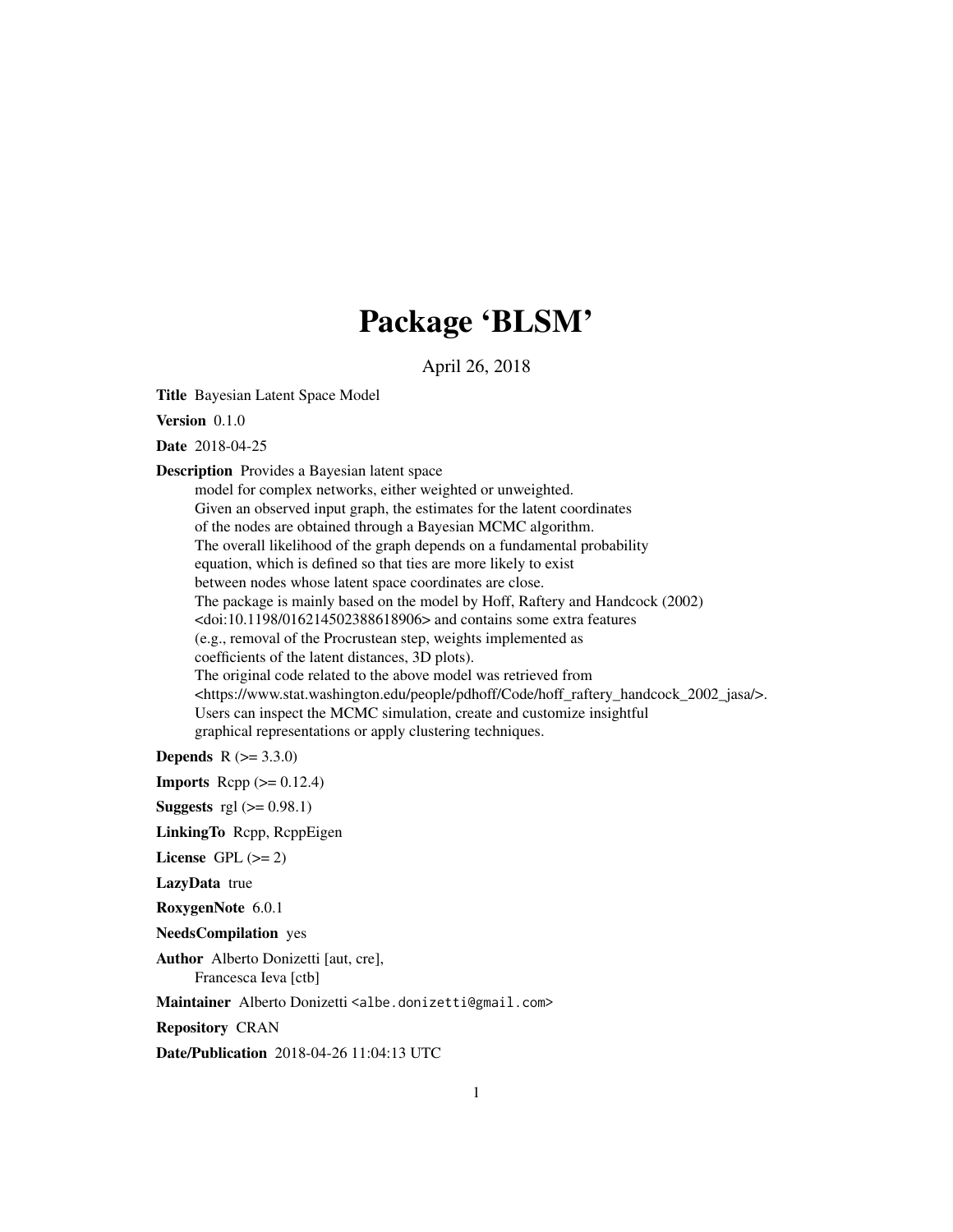# <span id="page-1-0"></span>R topics documented:

| 3              |
|----------------|
| $\overline{4}$ |
| $\overline{4}$ |
| 6              |
| 7              |
| 7              |
| -8             |
| 9              |
| 9              |
|                |
|                |
|                |
|                |
|                |
|                |
|                |

# **Index** [15](#page-14-0)

alpha\_up *Update step for the* α *variable*

# Description

Accept/reject the proposal for the  $\alpha$  model variable

# Usage

alpha\_up(Y, lpz, W, alpha, adelta, a\_a, a\_b)

# Arguments

| Y               | Adjacency matrix of the observed network                                                                                                               |
|-----------------|--------------------------------------------------------------------------------------------------------------------------------------------------------|
| 1 <sub>pz</sub> | Matrix containing the negative square root of the Euclidean distances between<br>latent positions                                                      |
| W               | BLSM Weights matrix of the observed network                                                                                                            |
| alpha           | Model variable $\alpha$                                                                                                                                |
| adelta          | The uniform proposal for $\alpha$ is defined on the $[-adelta, +adelta]$ interval                                                                      |
| $a_a$           | Shape parameter of the Gamma prior distribution for $\alpha$ . The value is usually set<br>to 1, so the prior is actually an exponential distribution. |
| a_b             | Rate parameter of the Gamma prior distribution for $\alpha$ .                                                                                          |

# Value

Updated value of the  $\alpha$  variable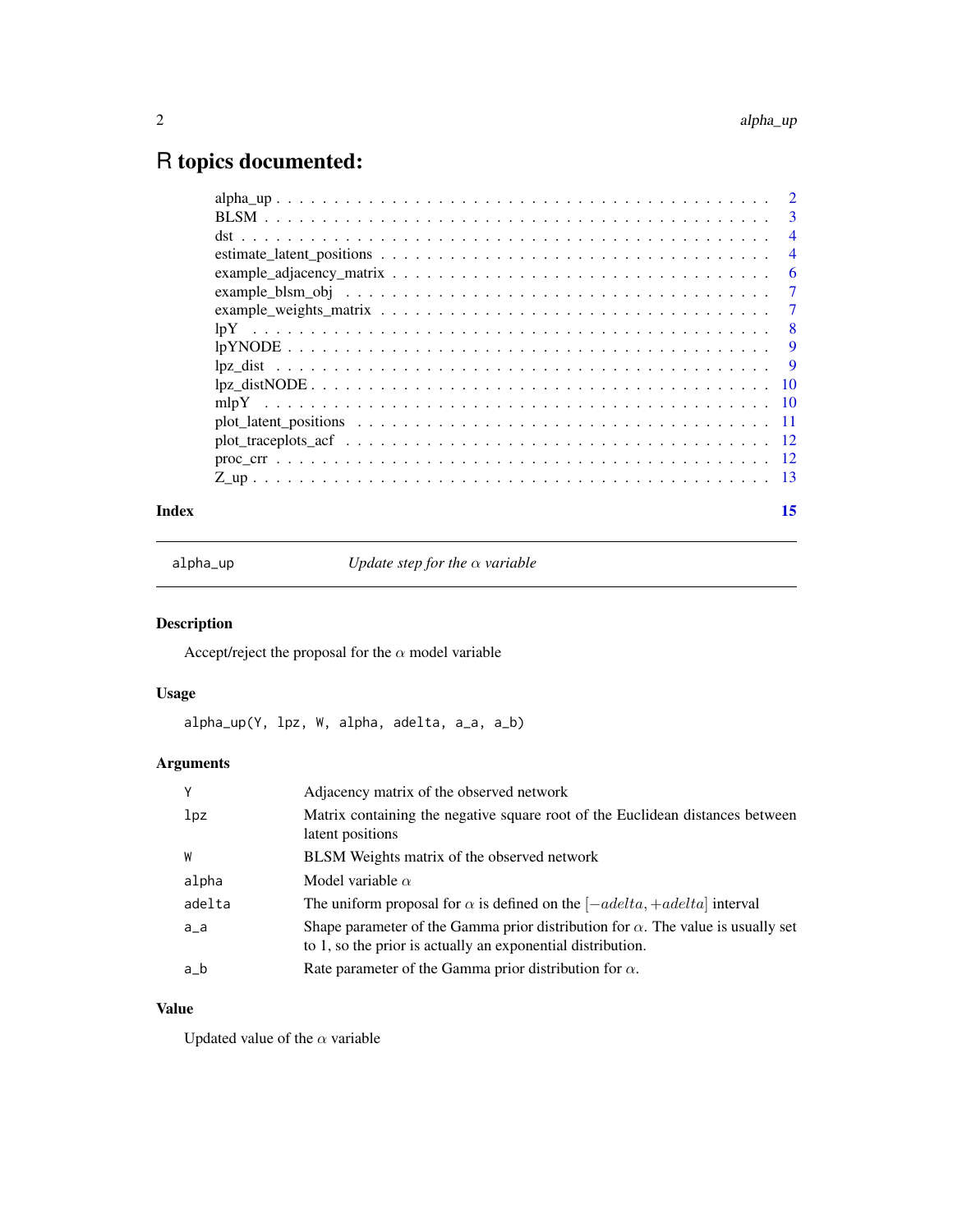#### **Description**

R package allowing the computation of a Bayesian Latent Space Model for complex networks.

Latent Space Models are characterized by the presence of unobservable variables (latent coordinates) that are used to compute the likelihood of the observed networks. Their goal is to map the observed network in the latent space by meeting specific probabilistic requirements, so that the estimated latent coordinates can then be used to describe and characterize the original graph.

In the BSLM package framework, given a network characterized by its adjacency  $Y$  matrix, the model assigns a binary random variable to each tie:  $Y_i j$  is related to the tie between nodes i and j and its value is 1 if the tie exists, 0 otherwise.

The model assumes the independence of  $Y_{ij}|x_i, x_j, \alpha$ , where  $x_i$  and  $x_j$  are the coordinates of the nodes in the multidimensional latent space and  $\alpha$  is an additional parameter such that  $logit(P(Y_i) =$ 1)) =  $\alpha - ||x_i - x_j||$ .

The latent space coordinates are estimated by following a MCMC procedure that is based on the overall likelihood induced by the above equation.

Due to the symmetry of the distance, the model leads to more intuitive outputs for undirected networks, but the functions can also deal with directed graphs.

If the network is weighted, i.e. to each tie is associated a positive coefficient, the model's probability equation becomes  $logit(P(Y_i|j = 1)) = \alpha - W_i|X_i - x_j|$ , where  $W_i|j$  denotes the weight related to link existing between  $x_i$  and  $x_j$ . This means that even non existing links should have a weight, therefore the matrix used in the computation isn't the original weights matrix but actually a specific "BLSM weights" matrix that contains positive coefficients for all the possible pairs of nodes. When dealing with weighted networks, please be careful to pass a "BLSM weights" matrix as input #' (please refer to [example\\_weights\\_matrix](#page-6-1) for more detailed information and a valid example).

The output of the model allows the user to inspect the MCMC simulation, create insightful graphical representations or apply clustering techniques to better describe the latent space. See [esti](#page-3-1)[mate\\_latent\\_positions](#page-3-1) or [plot\\_latent\\_positions](#page-10-1) for further information.

#### References

P. D. Hoff, A. E. Raftery, M. S. Handcock, Latent Space Approaches to Social Network Analysis, Journal of the American Statistical Association, Vol. 97, No. 460, (2002), pp. 1090-1098.

A. Donizetti, A Latent Space Model Approach for Clustering Complex Network Data, Master's Thesis, Politecnico di Milano, (2017).

<span id="page-2-1"></span><span id="page-2-0"></span>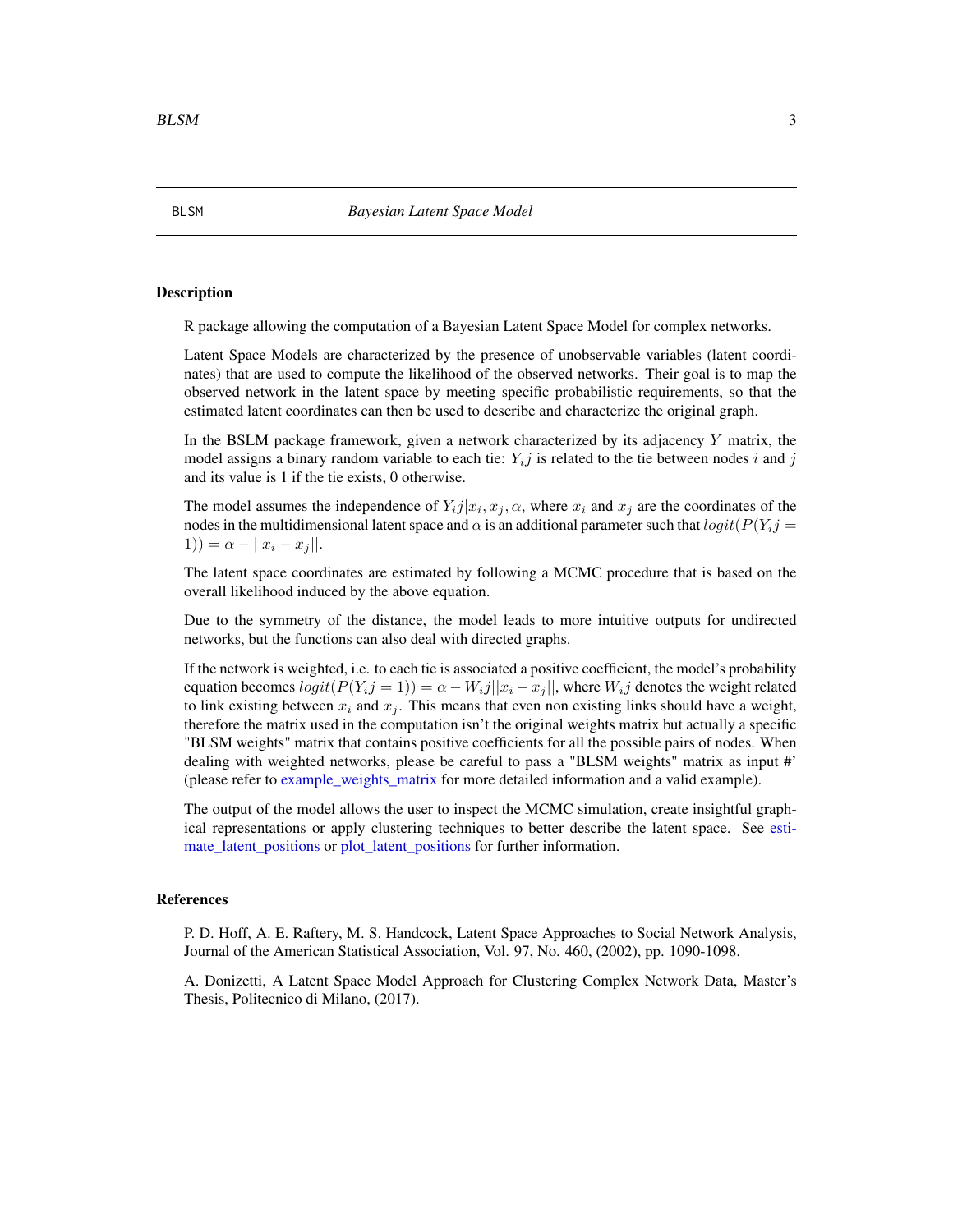<span id="page-3-0"></span>

#### Description

Evaluate geodesic distance (shortest path) between all pairs of nodes in the network.

#### Usage

dst(M)

#### Arguments

M Input adjacency matrix

#### Value

Matrix containing all the pairwise geodesic distances

# Examples

dst(example\_adjacency\_matrix)

<span id="page-3-1"></span>estimate\_latent\_positions

*BLSM simulation*

#### **Description**

Core function of the BLSM package: run a simulation to obtain the positions of the network nodes in the latent space for each sampled iteration.

The positions are simulated accordingly to the model assumptions, please refer to [BLSM](#page-2-1) for further information. The output of the function can be used to retrieve and compare specific iterations, observe their evolution or simply compute the average positions (more details in the descriptions and examples below).

#### Usage

```
estimate_latent_positions(Y, W, procrustean = TRUE, k = 2, alpha = 2,
  nscan = 8 * 10^{5}, burn_in = 5 * 10^{5}, odens = 10^{5}, zdelta = 1,
  z_{\text{norm\_prior\_mu}} = 0, z_{\text{norm\_prior\_sd}} = 10, adelta = 0.3,
  a_exp_prior_a = 1, a_exp_prior_b = 1, dynamic_plot = FALSE,
  dynamic_circles = FALSE, ...)
```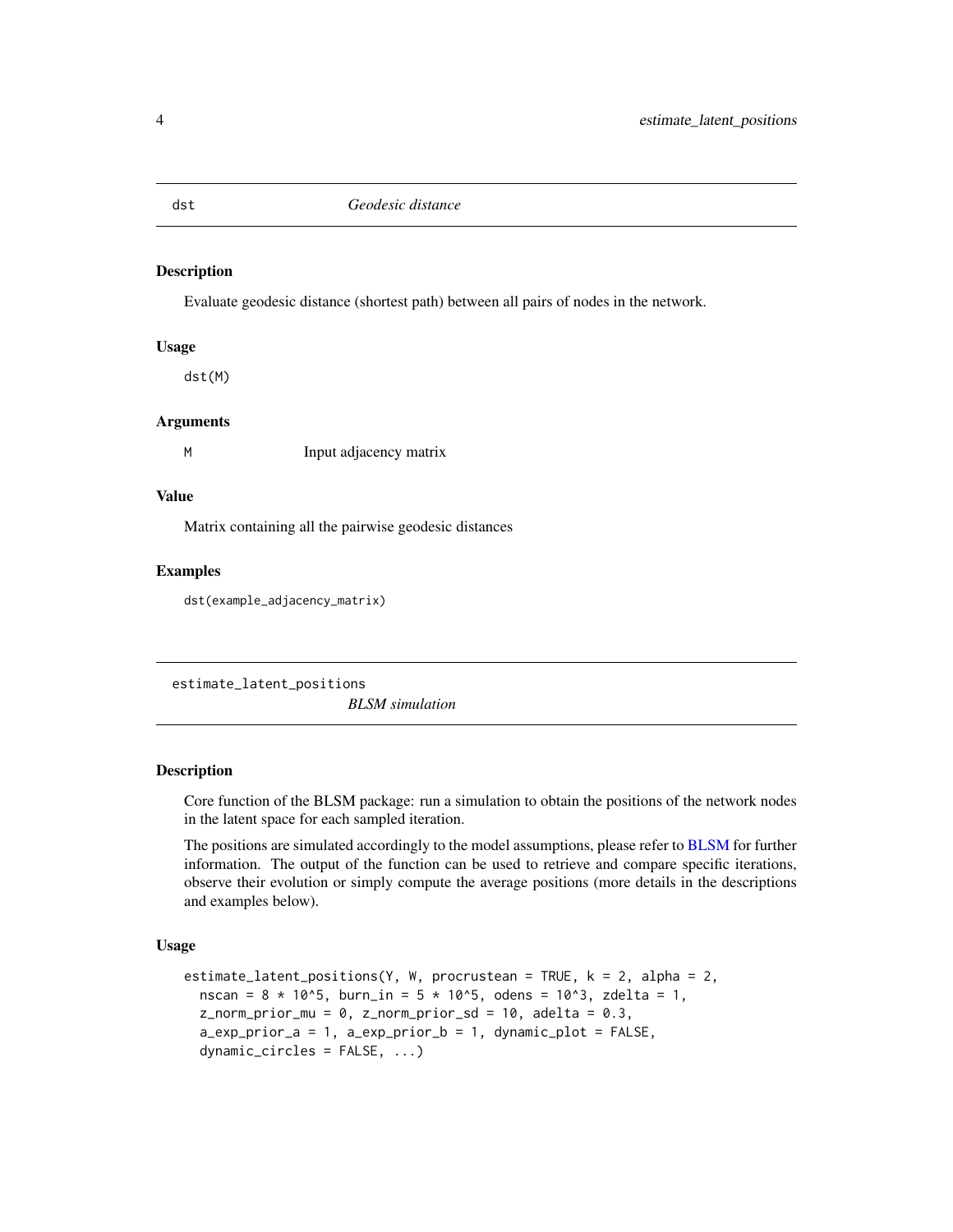#### <span id="page-4-0"></span>**Arguments**

| Y               | Adjacency matrix of the network                                                                                                              |
|-----------------|----------------------------------------------------------------------------------------------------------------------------------------------|
| W               | (Optional) BLSM Weight matrix of the network                                                                                                 |
| procrustean     | Boolean to include/exclude (TRUE/FALSE) the Procrustean Transform step in the<br>algorithm. Set TRUE by default.                             |
| k               | Space dimensionality                                                                                                                         |
| alpha           | Starting value of the $\alpha$ variable                                                                                                      |
| nscan           | Number of iterations                                                                                                                         |
| burn_in         | Burn-in value (starting iterations to be discarded)                                                                                          |
| odens           | Thinning: only 1 iteration every odens will be sampled and stored in the output                                                              |
| zdelta          | Standard deviation of the Gaussian proposal for latent positions                                                                             |
| z_norm_prior_mu |                                                                                                                                              |
|                 | Mean of the Gaussian prior distribution for latent positions                                                                                 |
| z_norm_prior_sd |                                                                                                                                              |
|                 | Standard deviation of the Gaussian prior distribution for latent positions                                                                   |
| adelta          | The uniform proposal for $\alpha$ is defined on the $[-adelta, +adelta]$ interval                                                            |
| a_exp_prior_a   | Shape parameter of the Gamma prior distribution for $\alpha$ . As the value is usually<br>set to 1 the prior is an exponential distribution. |
| a_exp_prior_b   | Rate parameter of the Gamma prior distribution for $\alpha$ .                                                                                |
| dynamic_plot    | Boolean to plot dynamically the simulated positions (one update every odens<br><i>iterations</i> )                                           |
| dynamic_circles |                                                                                                                                              |
|                 | Boolean to add circles of radius $\alpha$ to the dynamic plots                                                                               |
| .               | Additional parameters that can be passed to plot_latent_positions                                                                            |

#### Value

Returns a "BLSM object" (blsm\_obj), i.e. a list containing:

- Alpha  $\alpha$  values from the sampled iterations
- Likelihood Log-likelihood values from the sampled iterations
- Iterations Latent space coordinates from the sampled iterations. Latent positions are stored in a 3D array whose dimensions are given by (1: number of nodes, 2: space dimensionality, 3: number of iterations). In the non-Procrustean framework the latent distances are given instead of the positions: another 3D array is returned, whose dimensions are given by (1: number of nodes, 2: number of nodes, 3: number of iterations). The command needed in order to get the average values over the iterations for either the positions or the distances is rowMeans(blsm\_obj\$Iterations, dims=2) (see example below).
- StartingPositions Latent space coordinates right after the initialization step. In the non-Procrustean framework starting distances are given instead.
- Matrix Original matrices of the network (adjacency and BLSM weights)
- Parameters List of parameters specified during the call to [estimate\\_latent\\_positions](#page-3-1)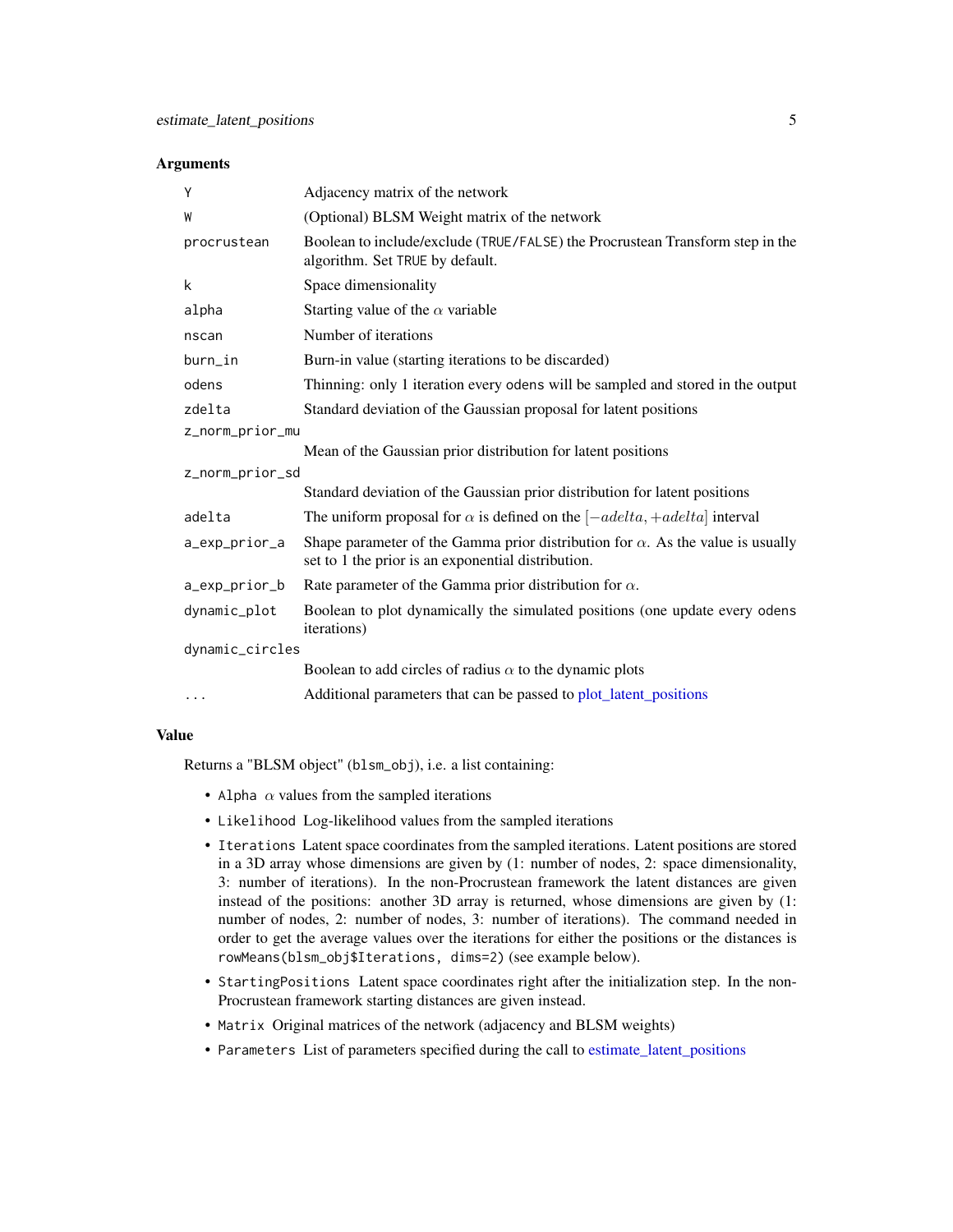#### Examples

```
## Not run:
# Procrustean version followed by clustering
blsm_obj = estimate_latent_positions(example_adjacency_matrix,
                          burn_in = 3*10^4, nscan = 10^5, dynamic_plot = TRUE)
 avg_latent_positions = rowMeans(blsm_obj$Iterations, dims=2)
h_cl = hclust(dist(avg_latent_positions), method="complete")
n = 3latent_space_clusters = cutree(h_cl, k=n)
print(latent_space_clusters)
plot(avg_latent_positions, col=rainbow(n)[latent_space_clusters], pch=20)
 # Non-Procrustean version followed by clustering
blsm_obj_2 = estimate_latent_positions(example_adjacency_matrix, procrustean=FALSE,
                          burn_in = 3*10^4, nscan = 10^5)
 avg_latent_distances = rowMeans(blsm_obj_2$Iterations, dims=2)
h_cl = hclust(as.dist(avg_latent_distances), method="complete")
n = 3latent_space_clusters_2 = cutree(h_cl, k=n)
print(latent_space_clusters_2)
# Weighted network
blsm_obj_3 = estimate_latent_positions(example_adjacency_matrix, example_weights_matrix,
                         burn_in = 10^5, nscan = 2*10^5, dynamic_plot = TRUE)
## End(Not run)
```
<span id="page-5-1"></span>example\_adjacency\_matrix

*Example Adjacency Matrix*

#### Description

Adjacency matrix of a 10 nodes random network for testing purposes

#### Usage

```
example_adjacency_matrix
```
#### Format

A binary adjacency matrix representing links between nodes.

<span id="page-5-0"></span>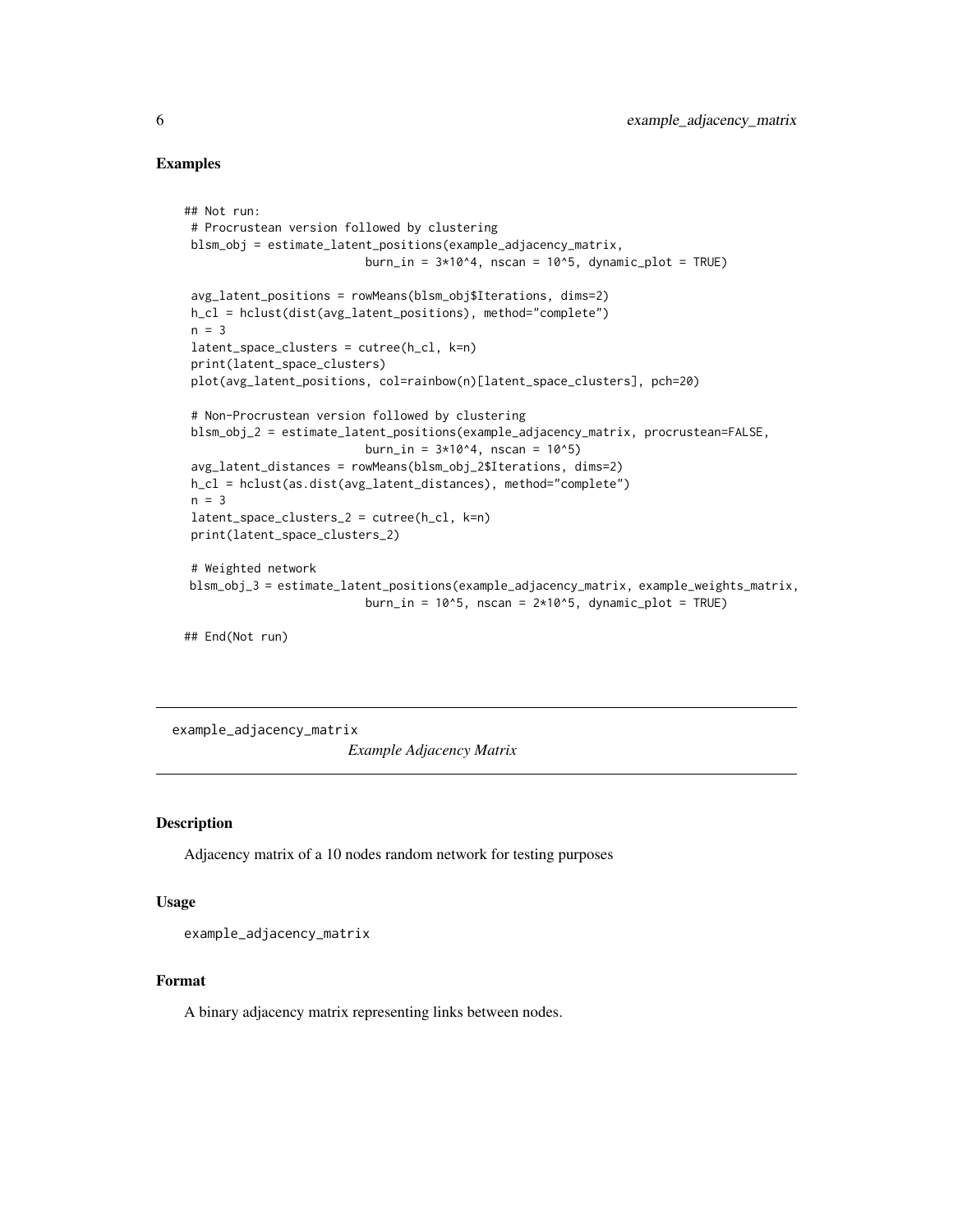<span id="page-6-0"></span>example\_blsm\_obj *Example BLSM object*

### Description

BLSM object obtained by applying the Procrustean version of the latent space model to the unweighted network whose adjacency matrix is [example\\_adjacency\\_matrix.](#page-5-1) Further details concerning the simulation are contained in the BLSM object itself.

#### Usage

example\_blsm\_obj

# Format

BLSM object (blsm\_obj), i.e. a list containing:

- Alpha  $\alpha$  values from the sampled iterations
- Likelihood Log-likelihood values from the sampled iterations
- Iterations Latent space coordinates from the sampled iterations. Latent positions are stored in a 3D array whose dimensions are given by (1: number of nodes, 2: space dimensionality, 3: number of iterations). In the non-Procrustean framework the latent distances are given instead of the positions: another 3D array is returned, whose dimensions are given by (1: number of nodes, 2: number of nodes, 3: number of iterations). The command needed in order to get the average values over the iterations for either the positions or the distances is rowMeans(blsm\_obj\$Iterations, dims=2) (see example below).
- StartingPositions Latent space coordinates right after the initialization step. In the non-Procrustean framework starting distances are given instead.
- Matrix Original matrices of the network (adjacency and BLSM weights)
- Parameters List of parameters specified during the call to [estimate\\_latent\\_positions](#page-3-1)

<span id="page-6-1"></span>example\_weights\_matrix

*Example Weights Matrix*

#### Description

"BLSM weights" matrix of a 10 nodes random network for testing purposes

#### Usage

example\_weights\_matrix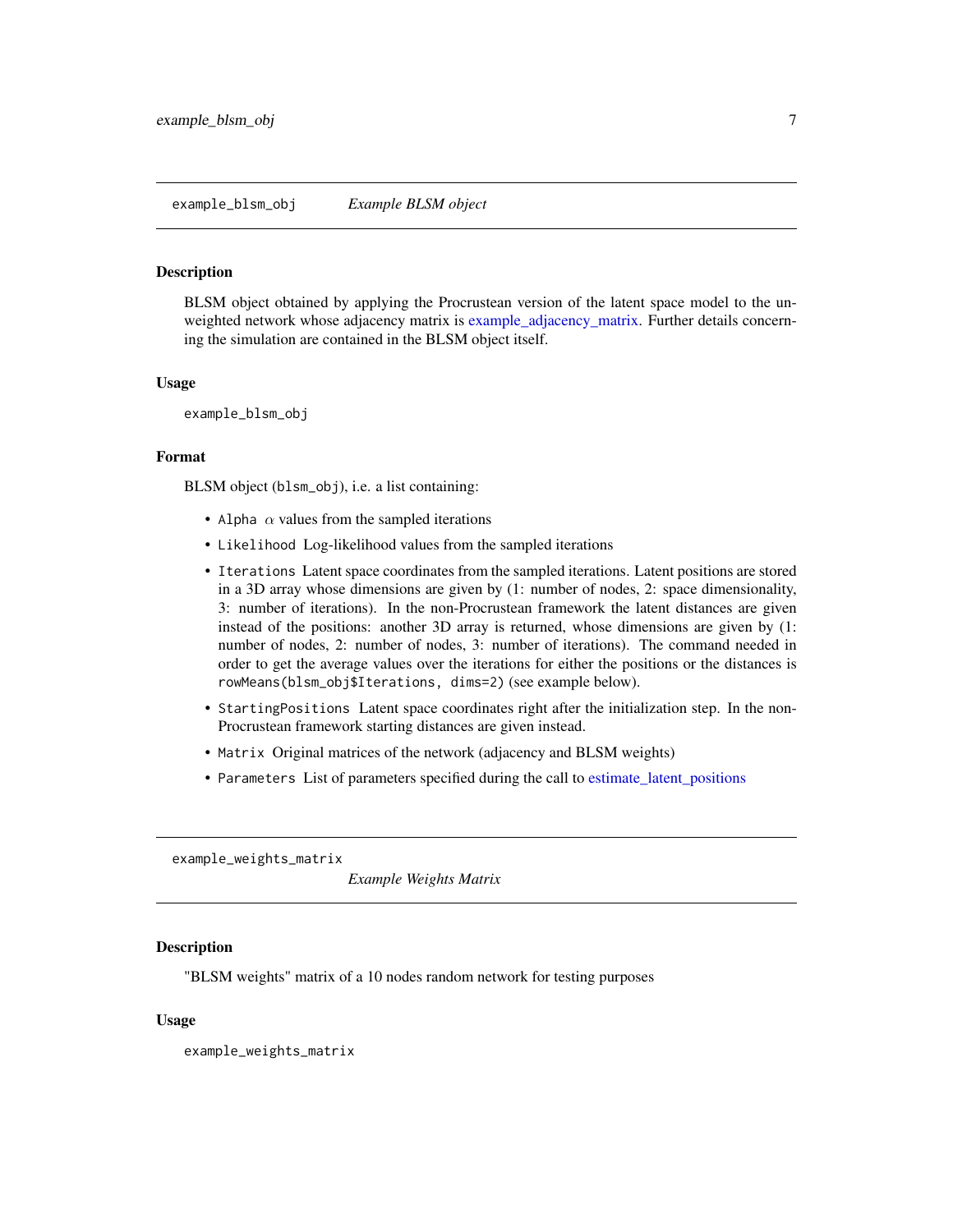#### Format

A matrix containing positive weights for all pairs of nodes.

Given a couple of nodes, a weight expresses the importance of the distance between the coordinates associated to the two nodes in the latent space in terms of the overall likelihood of the graph. For this reason, even missing links must have a coefficient, otherwise the relative positioning of disconnected nodes would have no effect at all on the graph likelihood.

The exact probability equation is described in [BLSM,](#page-2-1) as well as the notation used.

A few examples:

- for unweighted networks, the "BLSM weights" matrix has all the values set to 1.
- if two nodes share a strong connection, then the weight coefficient should be greater than 1 so that their positions in the latent space will be closer than they would be in an unweighted framework.
- if two nodes share a weak connection, a coefficient smaller than 1 will allow the latent coordinates to be pretty far from each other even though the nodes are connected.

<span id="page-7-1"></span>

lpY *Network log-likelihood*

# Description

Compute the log-likelihood of the whole observed network based on the latent positions estimates and the model assumptions. See [BLSM](#page-2-1) for more information.

#### Usage

lpY(Y, lpz, alpha, W)

#### Arguments

| Y     | Adjacency matrix of the observed network                                                                               |
|-------|------------------------------------------------------------------------------------------------------------------------|
| lpz   | Matrix containing the negative square root of the Euclidean distances between<br>latent positions (output of lpz_dist) |
| alpha | Model variable $\alpha$                                                                                                |
| W     | BLSM Weights matrix of the observed network                                                                            |

# Value

Log-likelihood of the observed network

<span id="page-7-0"></span>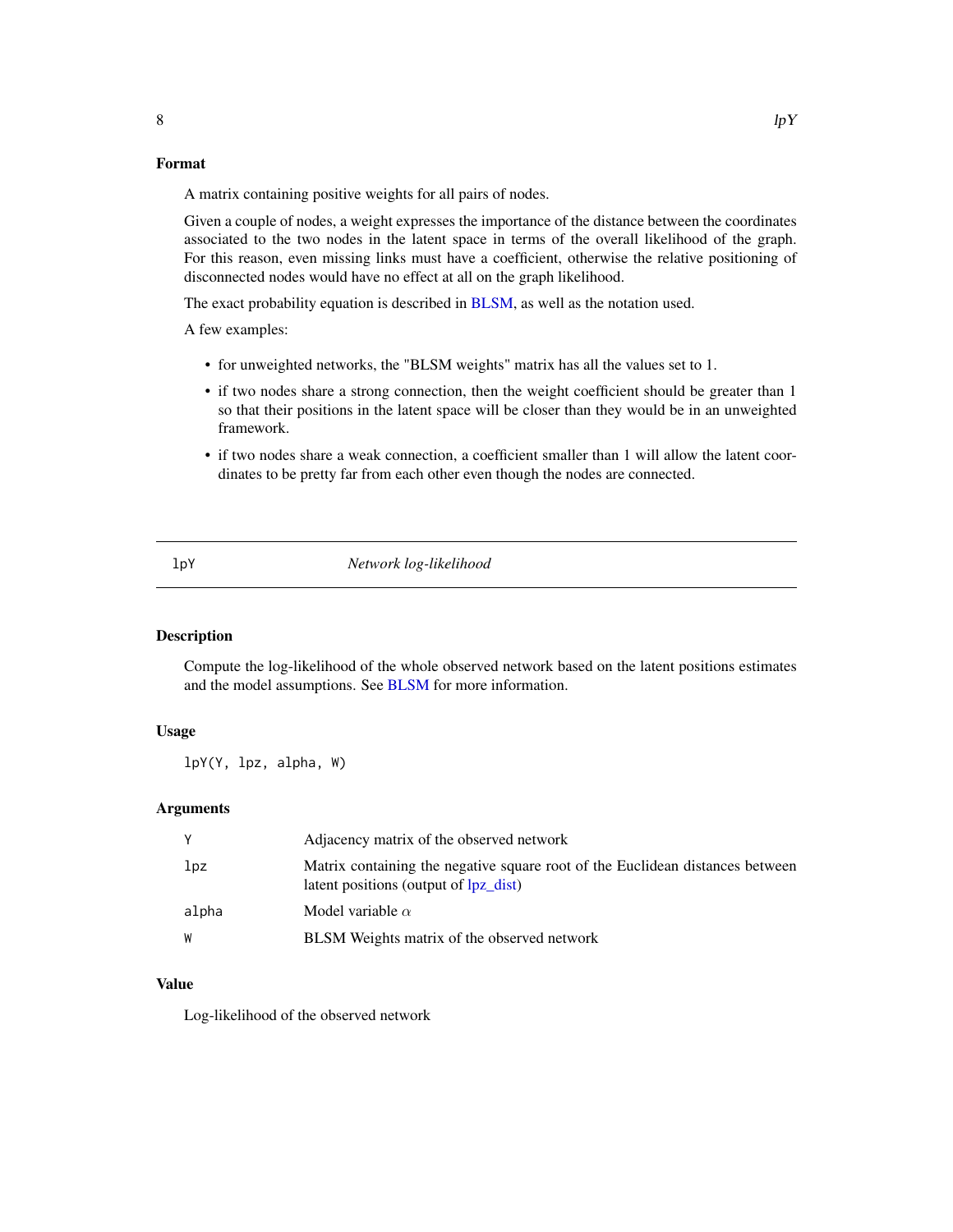<span id="page-8-0"></span>

# Description

Compute the log-likelihood of the whole observed network based on the latent positions estimates and the model assumptions. The function follows almost the same approach as  $\rm lpY$ , but it is more suitable for the individual updates occurring during the simulation.

# Usage

lpYNODE(Y, Z, alpha, node, diag, W)

# Arguments

| Υ     | Adjacency matrix of the observed network                                                               |
|-------|--------------------------------------------------------------------------------------------------------|
| Z     | Latent positions matrix                                                                                |
| alpha | Model variable $\alpha$                                                                                |
| node  | Specific node in the network corresponding to the latent coordinate which will<br>be used as reference |
| diag  | Diagonal from $t(2)$ %*%Z matrix, passed to speed up the process.                                      |
| W     | BLSM Weights matrix of the observed network                                                            |

#### Value

Log-likelihood of the observed network

<span id="page-8-1"></span>lpz\_dist *Distance between latent positions*

#### Description

Compute the square root of the Euclidean distances between latent positions and return them with a negative sign.

#### Usage

lpz\_dist(Z)

#### Arguments

 $Z$  Latent positions matrix. The matrix size must be  $(n, k)$ , where n and k denote respectively the number of nodes in the network and the latent space dimensionality.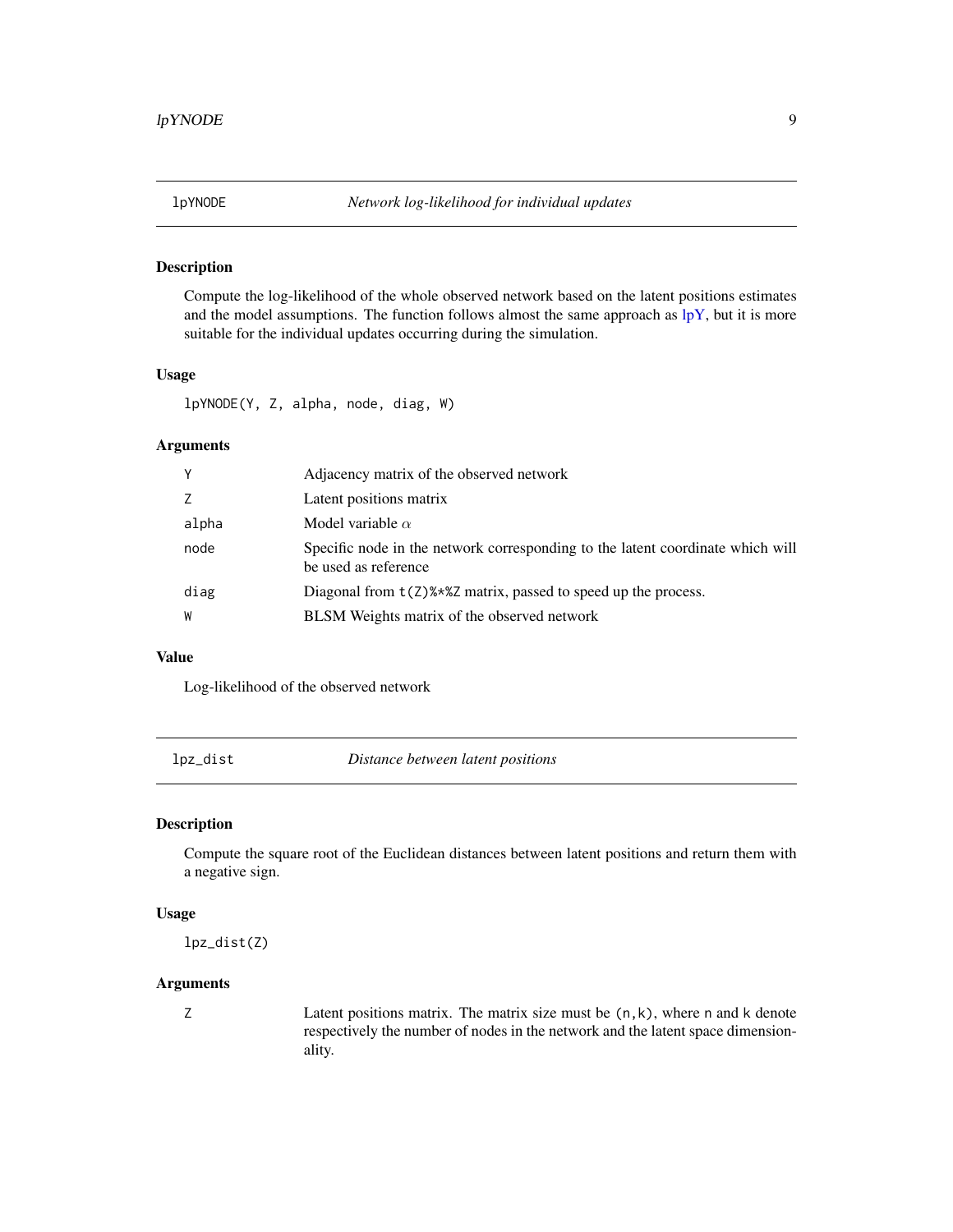#### <span id="page-9-0"></span>Value

Matrix containing the negative square root of the Euclidean distances between latent positions

#### Examples

```
pos = matrix(rnorm(20), ncol=2)
lpz_dist(pos)
```
lpz\_distNODE *lpz\_dist optimized for individual updates*

#### Description

Compute the square root of the Euclidean distances between a specific coordinate in the latent space and all the others. The function follows almost the same approach as [lpz\\_dist,](#page-8-1) but it is more suitable for the individual updates occurring during the simulation.

# Usage

lpz\_distNODE(Z, node, diag)

#### Arguments

|      | Latent positions matrix                                                                                |
|------|--------------------------------------------------------------------------------------------------------|
| node | Specific node in the network corresponding to the latent coordinate which will<br>be used as reference |
| diag | Diagonal from $t(2)$ % % 2 matrix, passed to speed up the process.                                     |

# Value

Vector containing the negative square root of the Euclidean distances between latent positions

mlpY *Network (positive) log-likelihood*

#### Description

Compute the (positive) log-likelihood of the whole observed network based on the latent positions estimates and the model assumptions. The inputs are slightly different from those of [lpY,](#page-7-1) so the function basically applies some preprocessing before calling  $lpY$  and returning its value with the opposite sign.

#### Usage

mlpY(avZ, Y, W)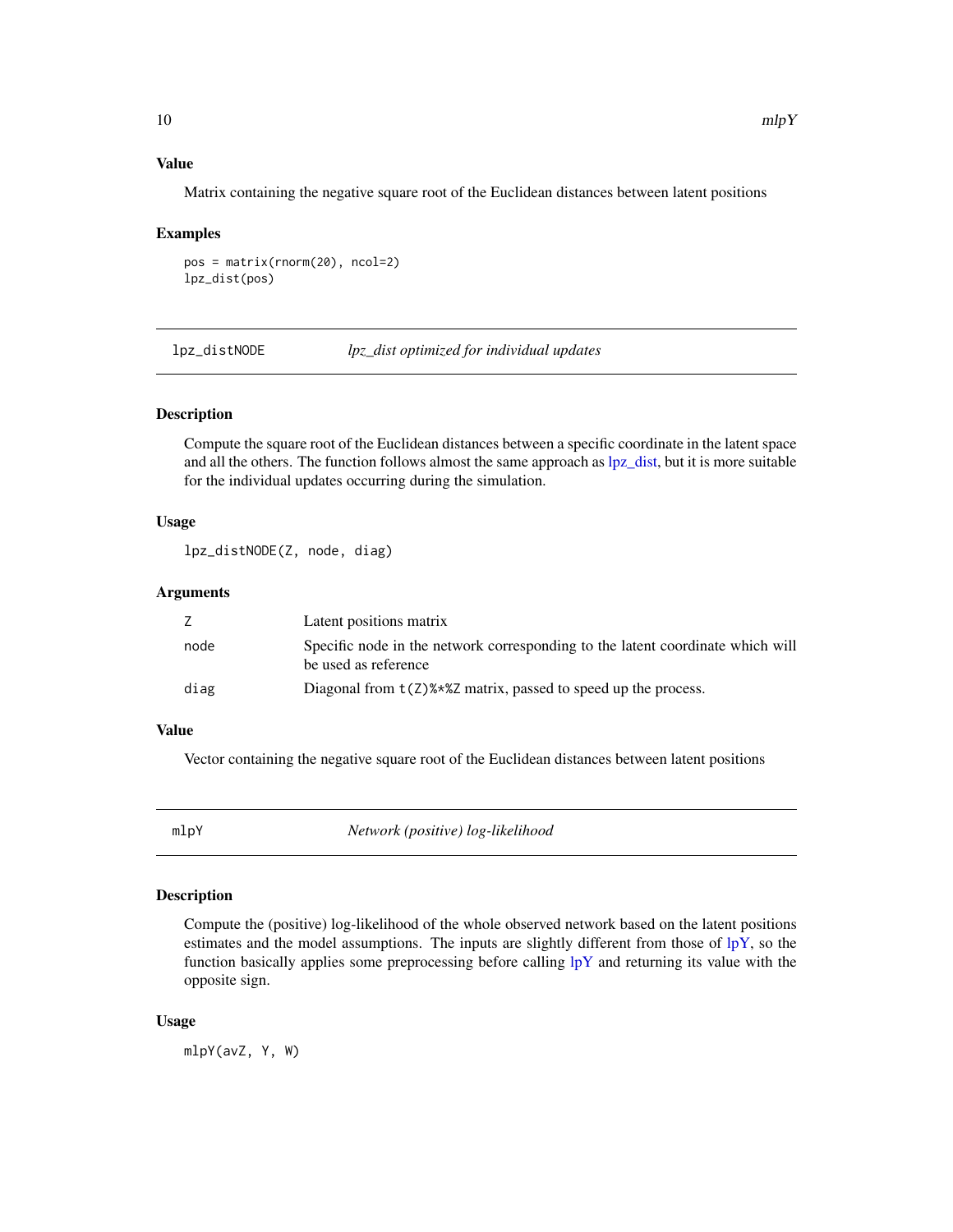## <span id="page-10-0"></span>Arguments

| avZ | Vector containing the $\alpha$ value and the latent positions |
|-----|---------------------------------------------------------------|
|     | Adjacency matrix of the observed network                      |
| W   | <b>BLSM</b> Weights matrix of the observed network            |

# Value

Log-likelihood of the observed network

<span id="page-10-1"></span>plot\_latent\_positions *Base BLSM plot function*

# Description

Plot latent positions from a Procrustean simulation.

#### Usage

```
plot_latent_positions(blsm_obj, colors, points_size = 0.1,
  labels_point_size = 5, labels_point_color = "yellow",
 labels_text_size = 1, labels_text_color = "blue", circles_2D = FALSE)
```
#### Arguments

| blsm_obj           | BLSM object obtained through estimate_latent_positions                                                                                    |  |
|--------------------|-------------------------------------------------------------------------------------------------------------------------------------------|--|
| colors             | (Optional) Colors of the simulated coordinate points in the latent space. Internal<br>default colors are used if the argument is missing. |  |
| points_size        | Size of the coordinate points                                                                                                             |  |
| labels_point_size  |                                                                                                                                           |  |
|                    | Size of the label points                                                                                                                  |  |
| labels_point_color |                                                                                                                                           |  |
|                    | Color of the label points                                                                                                                 |  |
| labels_text_size   |                                                                                                                                           |  |
|                    | Text size in the label points                                                                                                             |  |
| labels_text_color  |                                                                                                                                           |  |
|                    | Text color in the label points                                                                                                            |  |
| circles 2D         | Plot circles of radius $\alpha$ (see the model's main variables) centered around the<br>label points                                      |  |

# Examples

plot\_latent\_positions(example\_blsm\_obj, labels\_point\_color = "black", labels\_text\_color = "black")

plot\_latent\_positions(example\_blsm\_obj, circles\_2D = TRUE)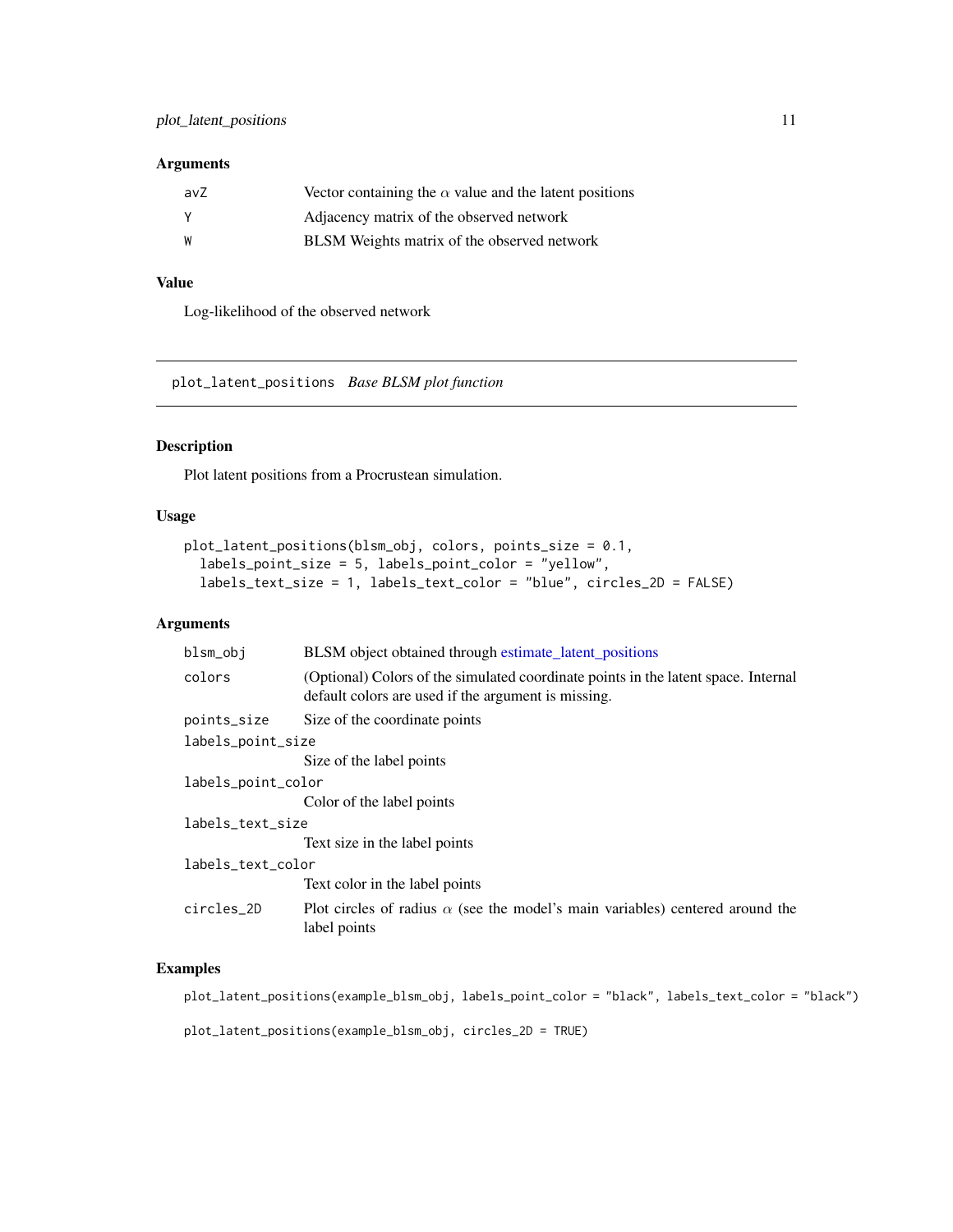<span id="page-11-0"></span>plot\_traceplots\_acf *BLSM traceplots and ACF*

#### Description

Traceplots and autocorrelation functions for the  $\alpha$  variable and a selected node (or pair of nodes in the non-Procrustean framework).

## Usage

```
plot_traceplots_acf(blsm_obj, chosen_node = 1, coordinate = 1,
 chosen_pair = c(1, 2))
```
#### Arguments

| blsm_obi    | <b>BLSM</b> object obtained through estimate latent positions                                     |
|-------------|---------------------------------------------------------------------------------------------------|
| chosen_node | Specified node for traceplot and autocorrelation function (Procrustean frame-<br>work)            |
| coordinate  | Specified coordinate dimension from the n-dimensional latent space                                |
| chosen_pair | Specified pair of nodes for traceplot and autocorrelation function (non-Procrustean<br>framework) |

# Examples

```
plot_traceplots_acf(example_blsm_obj, chosen_node=3, coordinate=1)
## Not run:
# Run the simulation without Procrustean step
blsm_obj = estimate_latent_positions(example_adjacency_matrix, procrustean = FALSE,
                          burn_in = 3*10^4, nscan = 10^5)
# Plot
plot_traceplots_acf(blsm_obj, chosen_pair=c(2,5))
## End(Not run)
```
proc\_crr *Procrustean corresponding positions*

#### Description

Given a set of starting coordinates, the function returns the Procrustean Transform of the initial points that minimizes the sum of squared positional difference from a set of reference coordinates. The (Euclidean) distances between a candidate configuration and the reference are evaluated by considering the couples of corresponding points.

The reference configuration must be centered at the origin.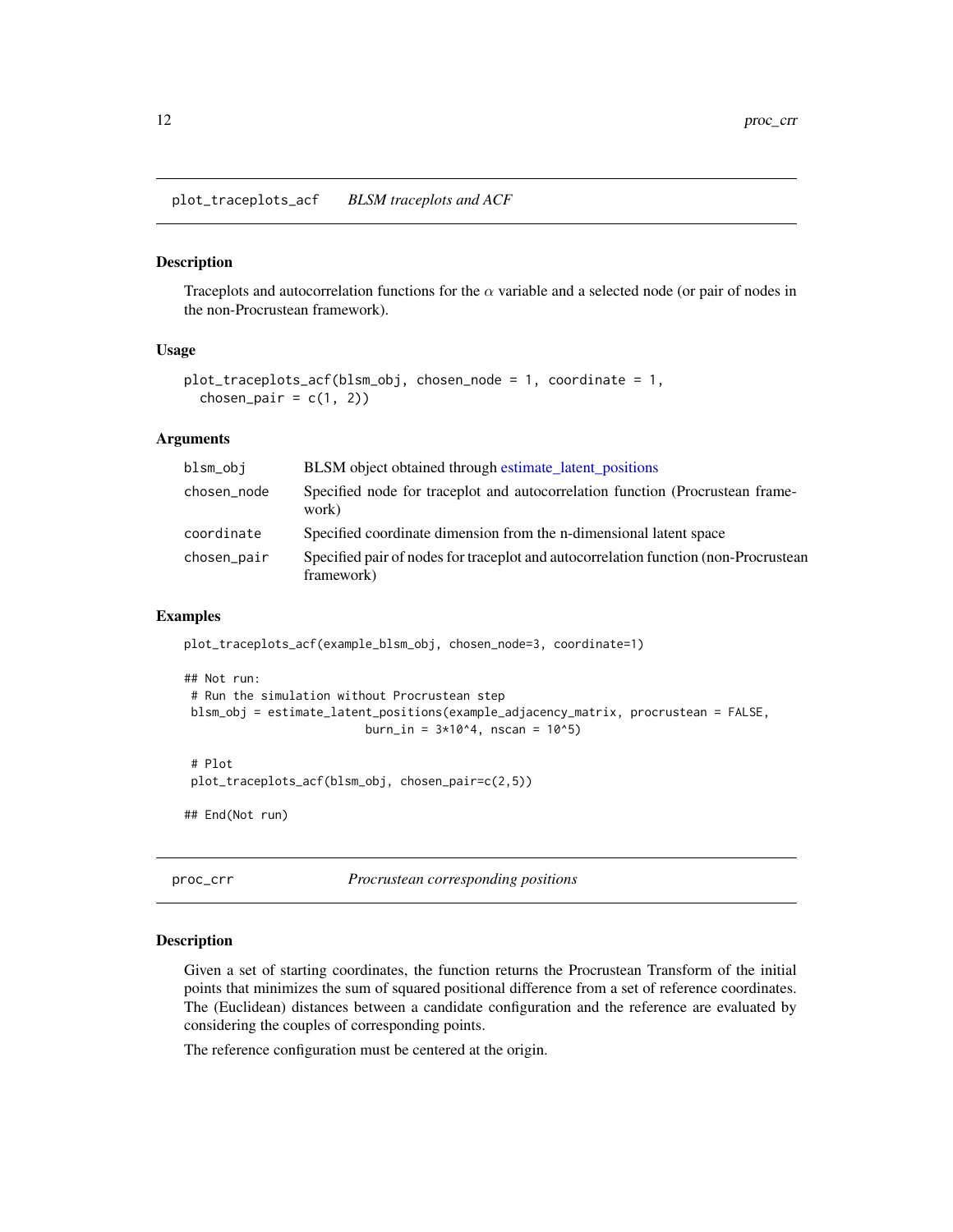#### <span id="page-12-0"></span> $Z$ \_up  $\qquad \qquad$  13

# Usage

proc\_crr(Z, Z0)

#### Arguments

|    | set of initial coordinates to be transformed        |
|----|-----------------------------------------------------|
| Z0 | set of reference coordinates centered at the origin |

# Value

Set of coordinates minimizing the distance between the initial configuration and the reference one

# Examples

```
# Create configuration and center it at the origin
pos_ref = matrix(runif(20), ncol=2)
pos_ref = t(t(pos_ref)-colMeans(pos_ref))
# Create a new configuration by adding a perturbation to the previous one
pos = pos_ref + matrix(rnorm(20, mean=1, sd=0.1), ncol=2)
# Compute the Procrustean Transform and inspect the results
proc_pos = proc_crr(pos, pos_ref)
plot(pos_ref, col="blue", pch=20, xlim=c(-1,3), ylim=c(-1,3))
points(pos, col="red", pch=20)
points(proc_pos, col="purple", pch=20)
```
#### Z\_up *Update step for the latent positions*

# Description

Accept/reject the proposals for the latent positions

#### Usage

```
Z_up(Y, Z, W, alpha, zdelta, mu_z, sd_z)
```
#### Arguments

| γ      | Adjacency matrix of the observed network                                   |
|--------|----------------------------------------------------------------------------|
| Z.     | Latent positions matrix                                                    |
| W      | <b>BLSM</b> Weights matrix of the observed network                         |
| alpha  | Model variable $\alpha$                                                    |
| zdelta | Standard deviation of the Gaussian proposal for latent positions           |
| mu_z   | Mean of the Gaussian prior distribution for latent positions               |
| sd_z   | Standard deviation of the Gaussian prior distribution for latent positions |
|        |                                                                            |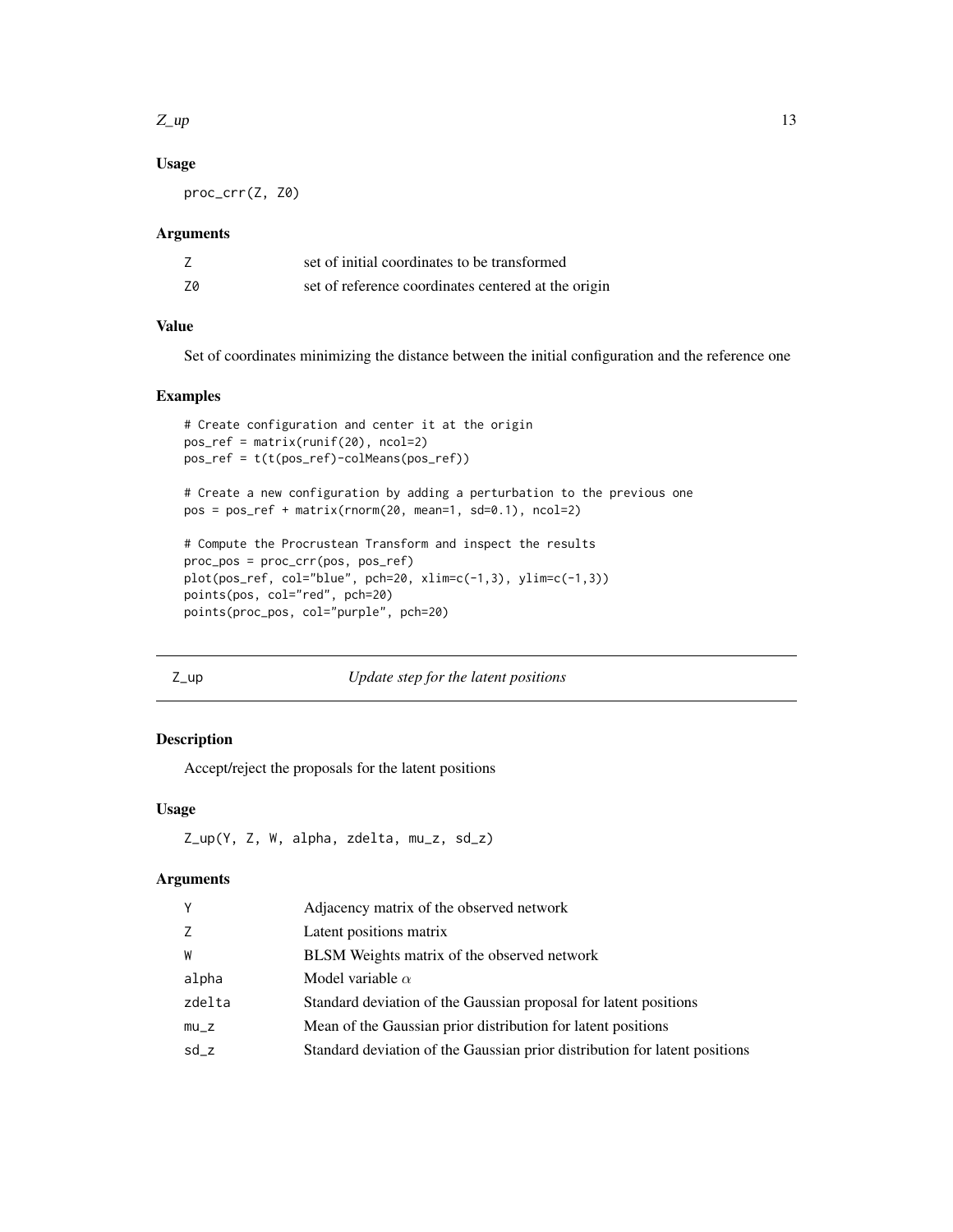# Value

Updated latent positions matrix